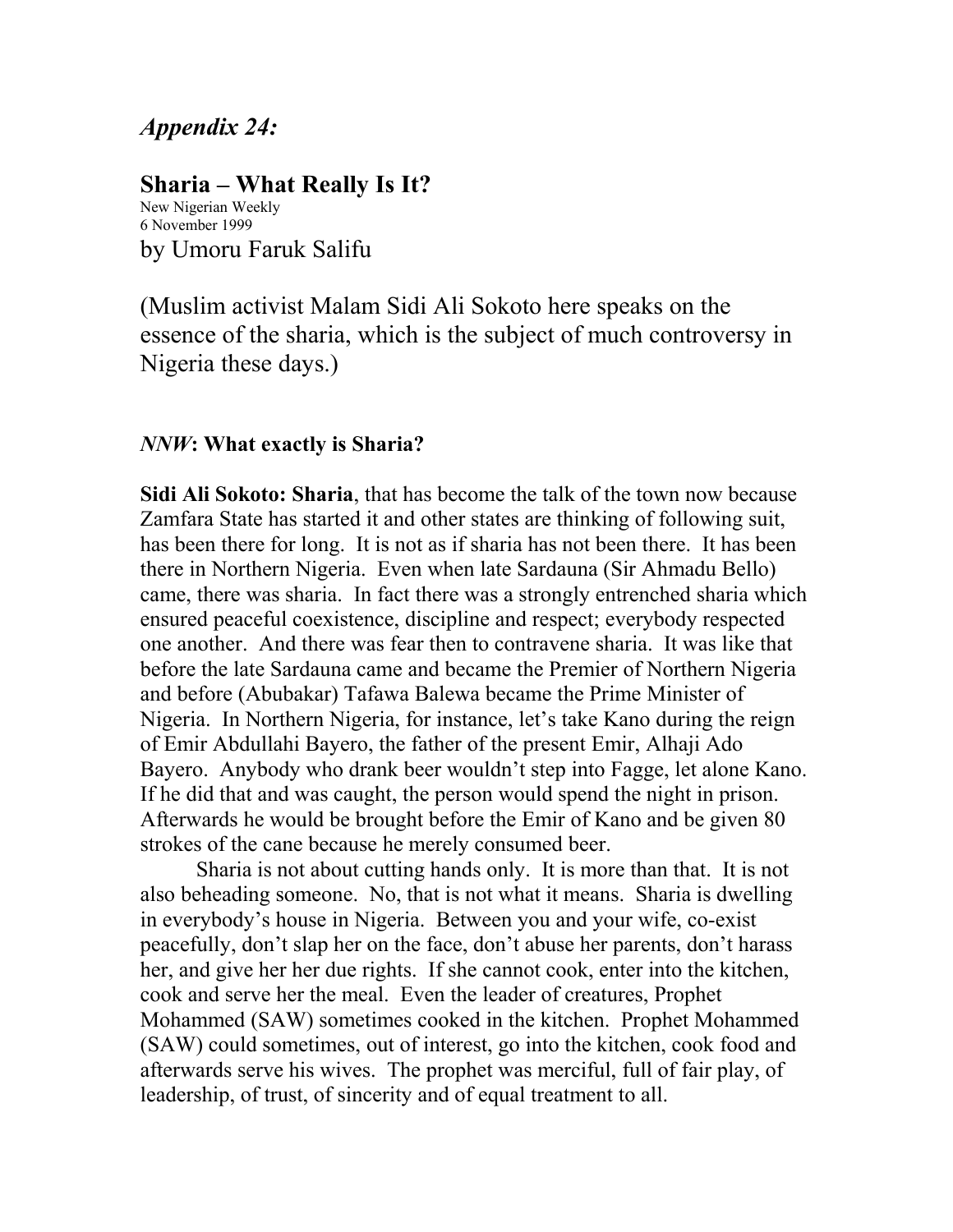If government said it is not supposed to be so because of the constitution, the same constitution provides that any state that so wishes can take any appropriate action as it affects chieftaincy, sharia and religious issues. Specifically, people are granted the right to worship, say wood, if one so desires. That is what sharia also tries to do. If sharia thrives, these big–time pen robbers in Nigeria, these hypocrites, these thieves will be stopped. If it's time for alms giving and they fail to uphold it, they should be averted and their wealth divided into 40 and one part taken as alms. He can go away with his 39. His wealth has not been seized, but that is alms. That, in a way, has guaranteed peaceful co-existence.

For instance, if sharia becomes entrenched, the way governors' wives go on tour or how money is lavishly spent would be regulated. Yes, it is agreed governors' wives can go on tour, but only to meet fellow women; they should be dressed properly where people won't see their faces; she should hide her beauty and there should be no male except under five years of age in the entourage. That is sharia for you. If sharia is entrenched, in fact, cash deposited in the bank won't attract interest – would be dropped. We welcome this sharia because during hajj, Muslims would not wait for the government to fix hajj fare. We will pool funds, bring learned scholars together and form a committee on hajj operations as obtainable in Pakistan, Indonesia, Yemen, Sudan, Egypt, Abu Dhabi, Kuwait, Libya, Syria, Algeria, Morocco, Mauritania, etc. Government would only assist in issuing passports and medical services. Apart from that, anything about hajj operations is the Muslims' responsibility in a sharia set-up. Then Islamic scholars and leaders would lead their fellow brothers and sisters on pilgrimage. Many resources would be pooled, and after what is needed for hajj is taken, the rest can be saved and be diverted to provide vehicles for transportation. You see, there would be no difficulty in all this if there is sharia. If we want peace, certainly we must fall back on sharia. If we fall back on sharia, traditional rulers should be given the leverage to adjudicate on legal matters in their palaces; Islamic judges should be allowed to decide on cases; if this becomes obtainable, there would be peace. Still on the sharia, if it becomes operational, if any stranger lands in any part of a town, his abode would be known and the leader of the community would be questioned on the kind of person you are so that if the stranger is a dubious person, that would be determined. If there is no sharia, such a thing would not be possible. That is why rascals and infidels find their ways into Nigeria and collude with citizens to wreck havoc. If there is sharia, this can be taken care of.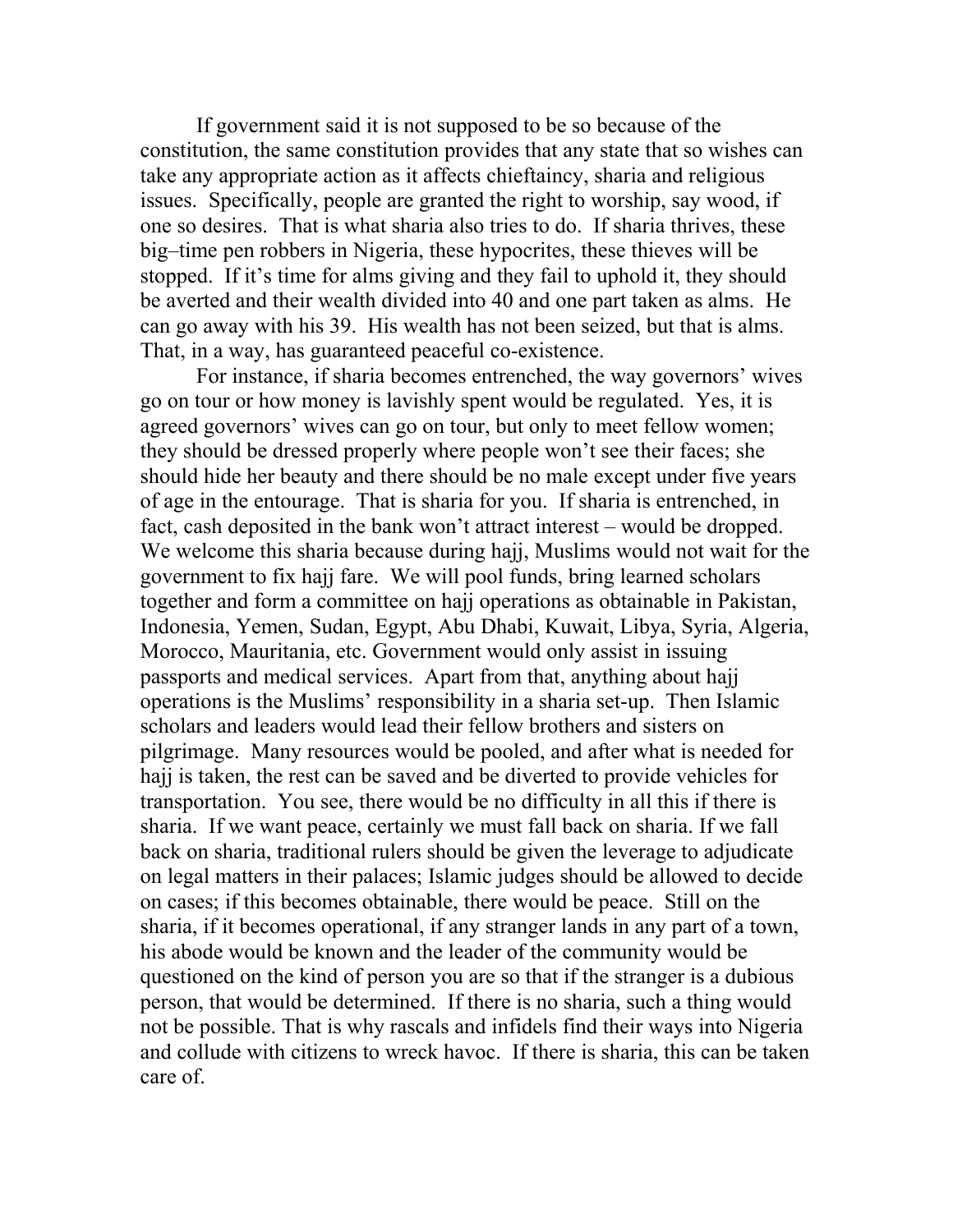Since a man who cannot even feed himself and his family cannot be punished for stealing to feed his family under a sharia system, and this is the situation currently prevailing in the country, is this not an obstacle to sharia?

The present situation of serious economic problems was also experienced during the Guided Caliphate, Sayyidina Umar (*Tadia-Allahu-Anu*). Someone stole and was brought forward to have one of his hands amputated but it was stopped because the economy of the society at that given time had become seriously distressed. There was serious dwindling of resources. And this man was brought forward but was discovered that actually he was not a thief. He was only tempted because of suffering. It is applicable today. If someone is caught with stolen property and in the real sense, were not a thief, that he was only tempted to steal, he could be treated this way. But if the person is a perpetual thief, there is no alternative than to prosecute him before a sharia court.

## Zamfara State has officially started the sharia system. What is your own advice to them?

Prophet Muhammad (SAW) said that all of you are shepherds; you would be called upon to give account of your stewardship – between husband and wife, between father and son, ward head and his people, district head with his people, ruler and his subjects, governor and his state, head of state and his citizens. The governor of Zamfara must be patient; he should be steadfast and firm, as well as fear Allah. A situation where you recourse to the path of truthfulness, you are bound to face problems, insults, assault and criticisms. But if you maintain your cool, and not give in, you don't look back in regret, surely you will reach success. You may be passing and people shouting at you; tomorrow you pass and they rain abuses at you; the next day you pass, they still abuse you, but the next time you come back, there would be a warm reception for you. If initially you react, the whole thing would go wrong. The governor must also watch out for the Hausa race. We are not good fellows. Because we are used to hypocrisy, falsehood and cheating, hold on to your cabinet and know how to carry them along. Again, should anyone bring report of someone who has contravened any law, don't rush into ruling. Investigate and get to the root of the matter. That is why Allah admonishes us to investigate any report brought before us. Rushing to pass judgement always leads one into disaster. Prophet Muhammad (SAW), when he entered Mecca from Medina, met people in chains and handcuffs; the captives were only waiting for the Prophet to decree their death, but Prophet Muhammad (SAW) ordered their release. The Holy Prophet only said whosoever wishes can join the religion of Allah and who doesn't like can continue in his state of disbelieving. Islam is not a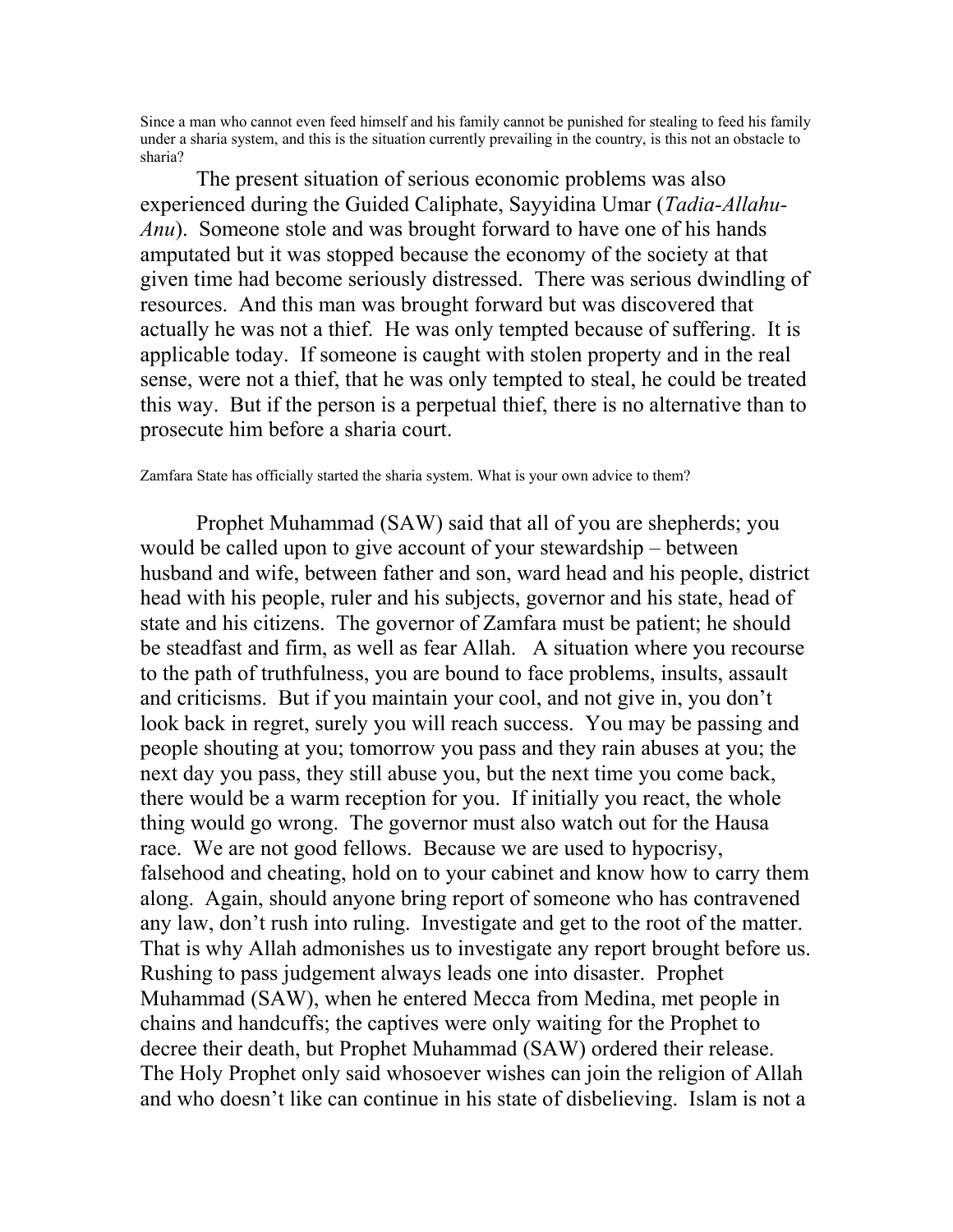compulsory religion on anybody. That is what the Prophet has said. Because of this step taken by the Prophet, many of those prisoners embraced Islam; the holy Prophet is merciful and not one cut out for punishment. We hope the governor of Zamfara State would follow the footsteps of Prophet Muhammad.

Zamfara governor has been denounced for waving off corporal punishment in Islam because he said such practice contravenes the Nigerian constitution in which case he is said to have denounced Islam by giving superior status to the constitution over the Qur'an.

In sharia there is necessity and provisions for making deductions. It is like one is in the forest and is hungry; if you find carrion, you eat, so that you don't die. Praise be to Allah, we have just started. That he undertook such measure, I support him, because Prophet Muhammad (SAW) when he began his Prophethood, he didn't order Muslims to start observing prayers, fast, give alms, pilgrimage and other obligations right away. It was gradual for 23 years before Islam was perfected. So for the governor he should take it step by step; if it happens that he would not be the one to make it to the desired point, his successor(s) can complete it. This is okay. The same Nigerian constitution has given the governor the power to establish sharia in Zamfara. The established sharia has done away with brothels and beer parlours and homosexualism. You can see in sharia, three issues have been achieved out of five. That is our luck. As time goes on and we soldier on, praise be to Allah, it would certainly be completed. Those who are making these allegations are not on the path of truth because when the Holy Prophet was barred from performing lesser hajj (*umra*), he dialogued with unbelievers where it was said that anybody who denounces Islam and comes back, he should be allowed and that if someone embraces Islam, he should be allowed to come back to Mecca, the Holy Prophet didn't object. If I may ask, how many Muslims are knowledgeable on sharia? So all the noise being made is not correct. People should remember that sharia can't come at once. Now can people imagine that even one so-called revered scholar seen as apostle of the late Sheikh Abubakar Gumi was on the air criticising *Yeriman Bakura*? So all those criticising it are just opposing. They are the same people who would also see people always doing wrong. Since Alhaji Ahmed has banned sale and consumption of beer, prostitution, homosexualism, and would make life comfortable for workers to avoid the temptation to steal, we have achieved this and went ahead to say it's Islam all through. If out of 10, five has been achieved, he has tried. In a country that is said to be a secular state and someone blazed the trail and came up with sharia, he has tried.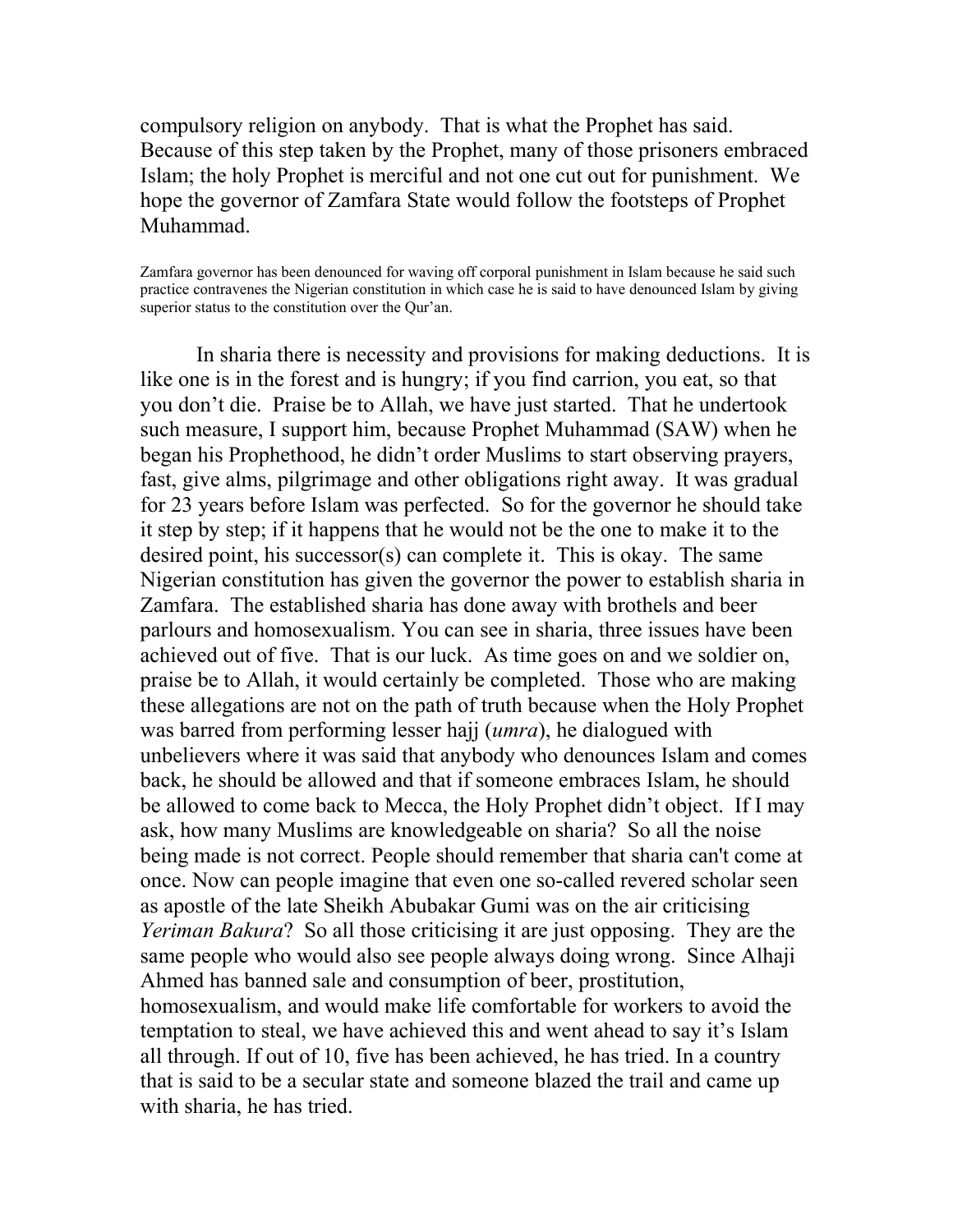Fear is being expressed by people over sharia; do they have any cause to entertain this fear?

Thank you. Those who are afraid of sharia are not Muslims. They are not truthful. When Prophet Muhammad (SAW) was in Medina, one fellow was caught committing adultery and contravened sharia law which goes with capital punishment. The culprit was brought before the Holy Prophet. He requested not to be tried under sharia law. The prophet then asked him, under what law do you want to be tried? The fellow said he preferred to be tried under *Attaura* (Old Testament) laws. The book was brought and looked into, and in the process, the crime carries the same punishment as in the Qur'an. The Holy Prophet tried to cover the portion, but his hand was swiftly shunned aside and it was insisted that the law says you should face capital punishment and accordingly, the culprit was executed as strictly outlined by the law. If people are afraid of this sharia, they should fall back on the Bible – the Old Testament where they would find clearly that anybody who commits adultery would face capital punishment. It is the same Bible which decreed that he who consumes beer should be punished. The problem is that most people really don't understand the real meaning of sharia. They think sharia in Islam means forcing people to come under it or killing people. Also it is not that you as a Christian would be forced to abandon your religion. For Islam it is not so. If two people – a Muslim and a Christian – come before judgement, the judge would not look at you on the basis of your religion. The judge will only be fair to all, apportioning blame to the guilty. For instance, the Holy Prophet once settled a feud between a Muslim and a Jew. It turned out that the Jew was on the right path and the Prophet ensured that the Jew's right was upheld. The Muslim all of a sudden felt the Holy Prophet had been unfair and straight away he went to Abubakar, the lover of justice, and was turned down. He then went to Umar Ibn Al-Khattab who asked the aggrieved who presided over the case. He answered that it was the Prophet and said exactly how the Holy Prophet handled the matter. Umar then asked him that with the Holy Prophet's decision you are not okay, and the man said he was not okay. Umar went into his house, came out with a sword and cut off the Muslim's head. So if a Muslim can be killed because he refused sharia, just to uphold a nonbeliever's right, it has shown that sharia is not a cover for Muslims to oppress or cheat non-Muslims.

One perceived problem observers tend to point out is the dearth of sharia scholars.